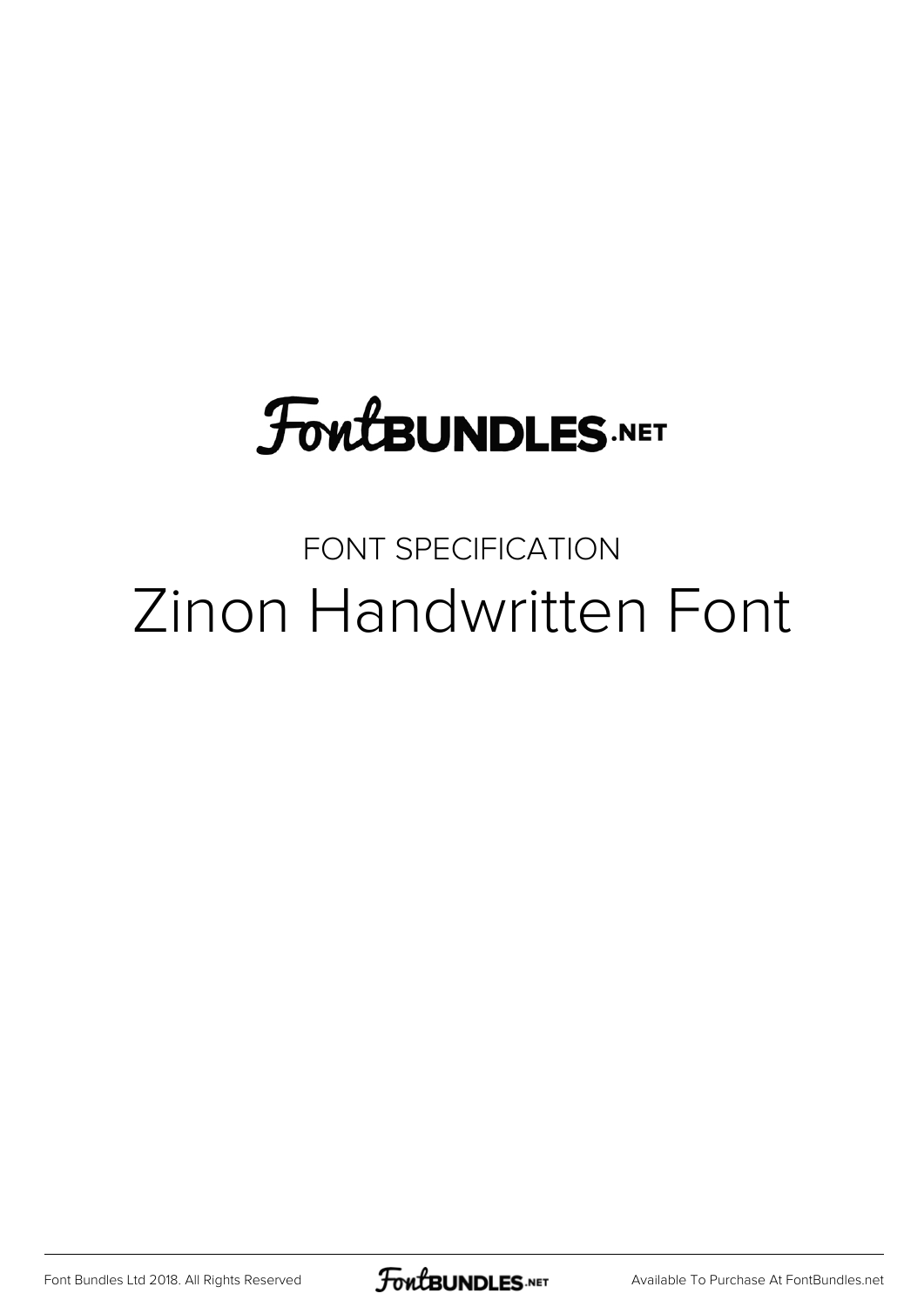#### Zinon Medium - Regular

**Uppercase Characters** 

### **ABCDEFGHIJKLMNOPQRSTU VWXYZ**

Lowercase Characters

## $\alpha$  b c d e f g h i j k l m n o p q r s t u v w x y  $\mathbf{Z}$

**Numbers** 

#### 0123456789

Punctuation and Symbols



All Other Glyphs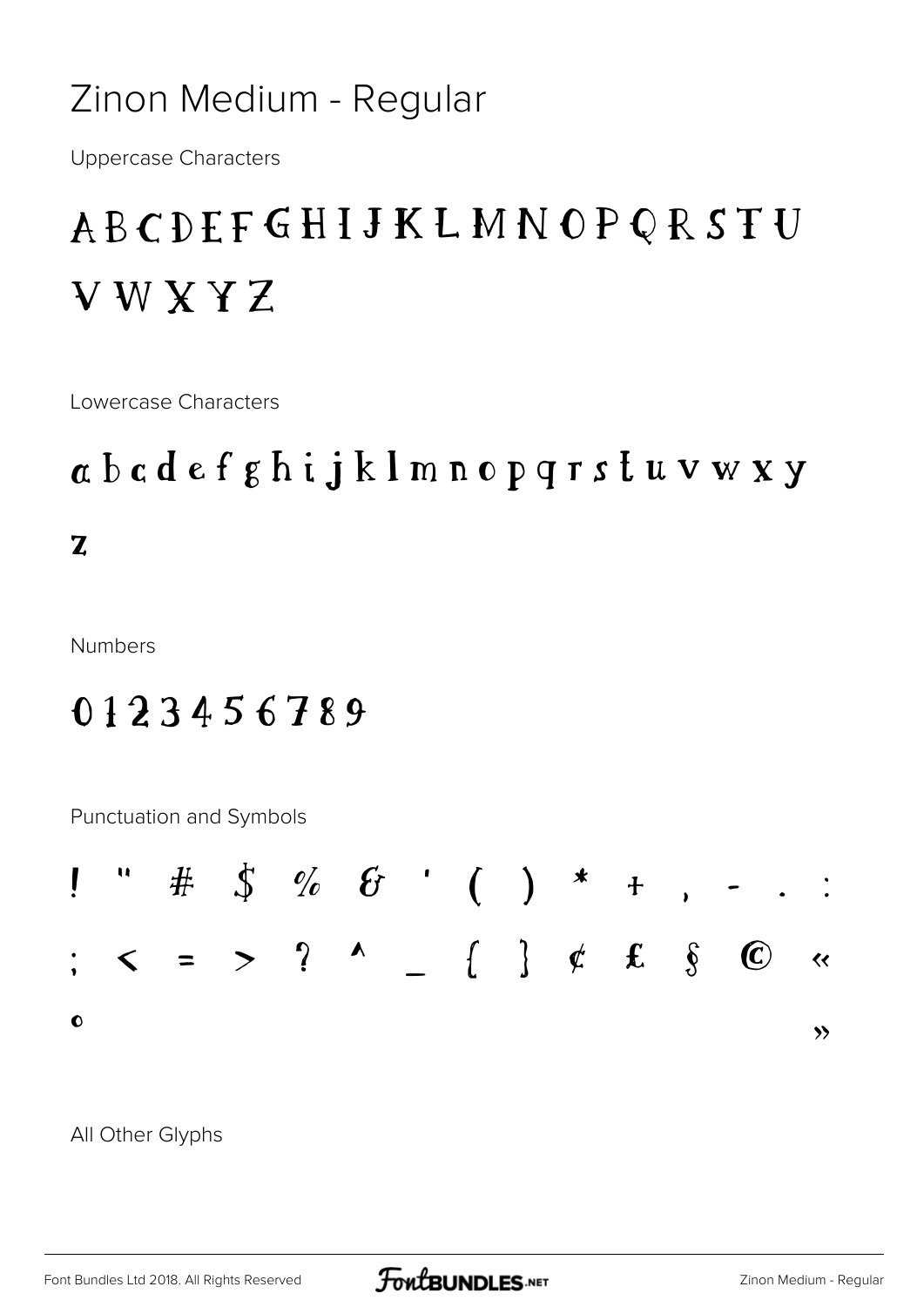| $\begin{array}{ccccccccccccccccc}\n\hat{A} & \hat{A} & \hat{A} & \hat{A} & \hat{A} & \hat{E} & \hat{E} & \hat{E}\n\end{array}$                                                                                                                                |  |  |  |                         |
|---------------------------------------------------------------------------------------------------------------------------------------------------------------------------------------------------------------------------------------------------------------|--|--|--|-------------------------|
| $\ddot{E} \quad \hat{I} \quad \ddot{I} \quad D \quad \hat{O} \quad \ddot{O} \quad \varnothing \quad \dot{U} \quad \dot{U}$                                                                                                                                    |  |  |  |                         |
| U $\phi$ $\alpha$ $\alpha$ $\alpha$ $\alpha$ $\alpha$                                                                                                                                                                                                         |  |  |  | $\mathbf{\mathfrak{C}}$ |
| $\begin{array}{ccccccccccccccccc} \hat{\mathbf{c}} & \hat{\mathbf{c}} & \hat{\mathbf{c}} & \hat{\mathbf{c}} & \hat{\mathbf{c}} & \hat{\mathbf{c}} & \hat{\mathbf{c}} & \hat{\mathbf{c}} & \hat{\mathbf{c}} & \hat{\mathbf{c}} & \hat{\mathbf{c}} \end{array}$ |  |  |  |                         |
| $\phi$ ù û $\ddot{u}$ $\phi$ $\ddot{y}$ $\dot{C}$ $\dot{c}$ $D$                                                                                                                                                                                               |  |  |  |                         |
| $d \quad H \quad \text{ij} \quad \text{E} \quad \alpha \quad \text{Y} \quad \text{8} \quad \text{V}$                                                                                                                                                          |  |  |  |                         |
| $A$ $\vdots$ $\circ$ $A$ $B$ $C$ $C$ $H$ $E$ $H$ $E$                                                                                                                                                                                                          |  |  |  |                         |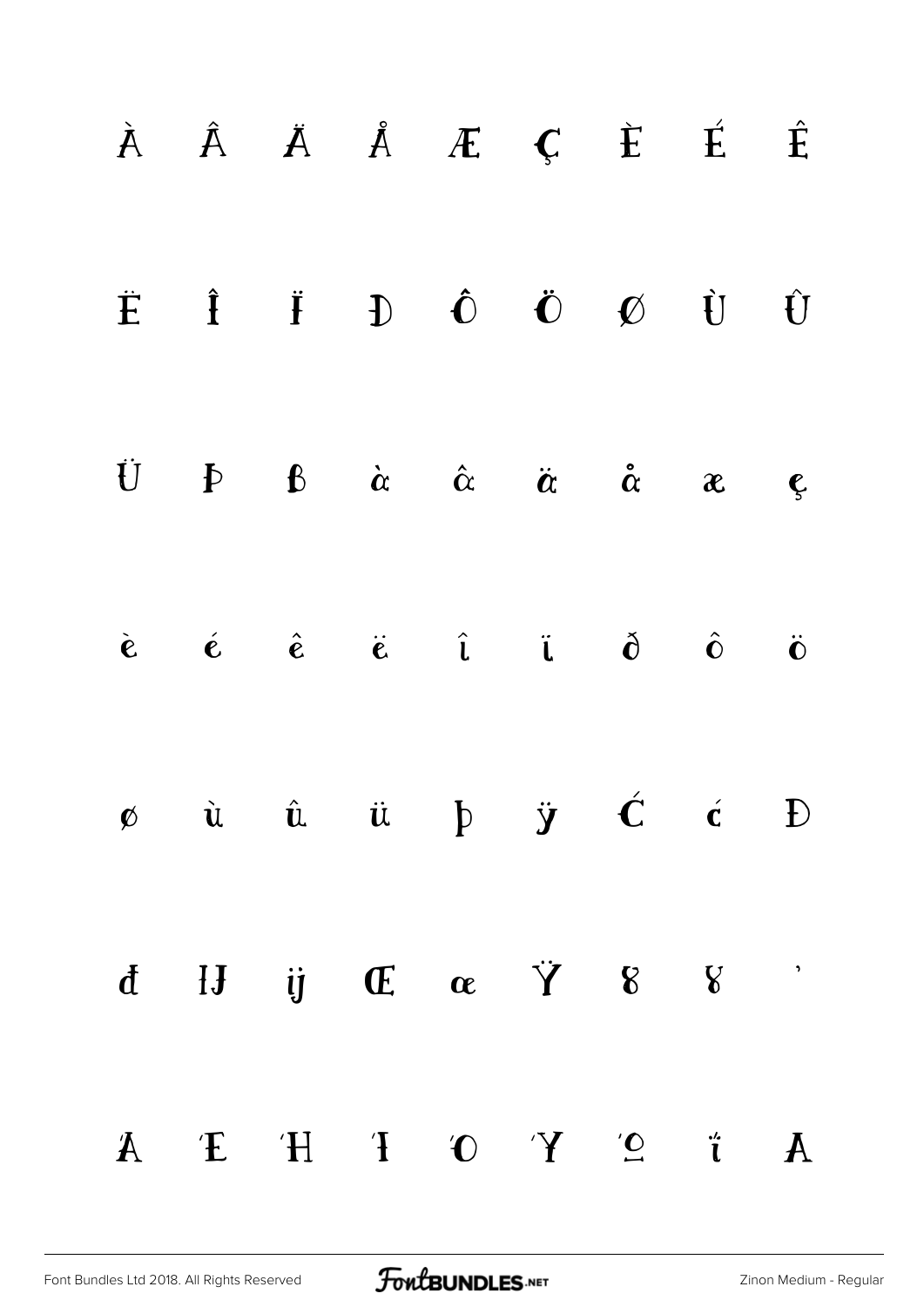| $B$ $I$ $A$ $E$ $Z$ $H$ $E$ $I$ $K$                                                                                   |  |  |             |          |
|-----------------------------------------------------------------------------------------------------------------------|--|--|-------------|----------|
| A M N E O H P E T                                                                                                     |  |  |             |          |
| $Y \oplus X \oplus Q \oplus I \oplus \alpha \in \mathfrak{H}$                                                         |  |  |             |          |
| $i \quad \dot{v} \quad \alpha \quad \beta \quad \gamma \quad \delta \quad \epsilon \quad \zeta \quad \eta$            |  |  |             |          |
| $\theta$ i $\kappa$ $\lambda$ $\mu$ $\nu$ $\xi$ $\theta$ $\pi$                                                        |  |  |             |          |
| $\rho$ $\zeta$ $\sigma$ $\tau$ $\upsilon$ $\psi$ $\chi$ $\psi$                                                        |  |  |             | $\omega$ |
| $\ddot{\mathbf{i}}$ $\ddot{\mathbf{v}}$ $\dot{\mathbf{c}}$ $\dot{\mathbf{v}}$ $\ddot{\mathbf{w}}$ $\ddot{\mathbf{c}}$ |  |  | $M_{3}$ $S$ | Ë        |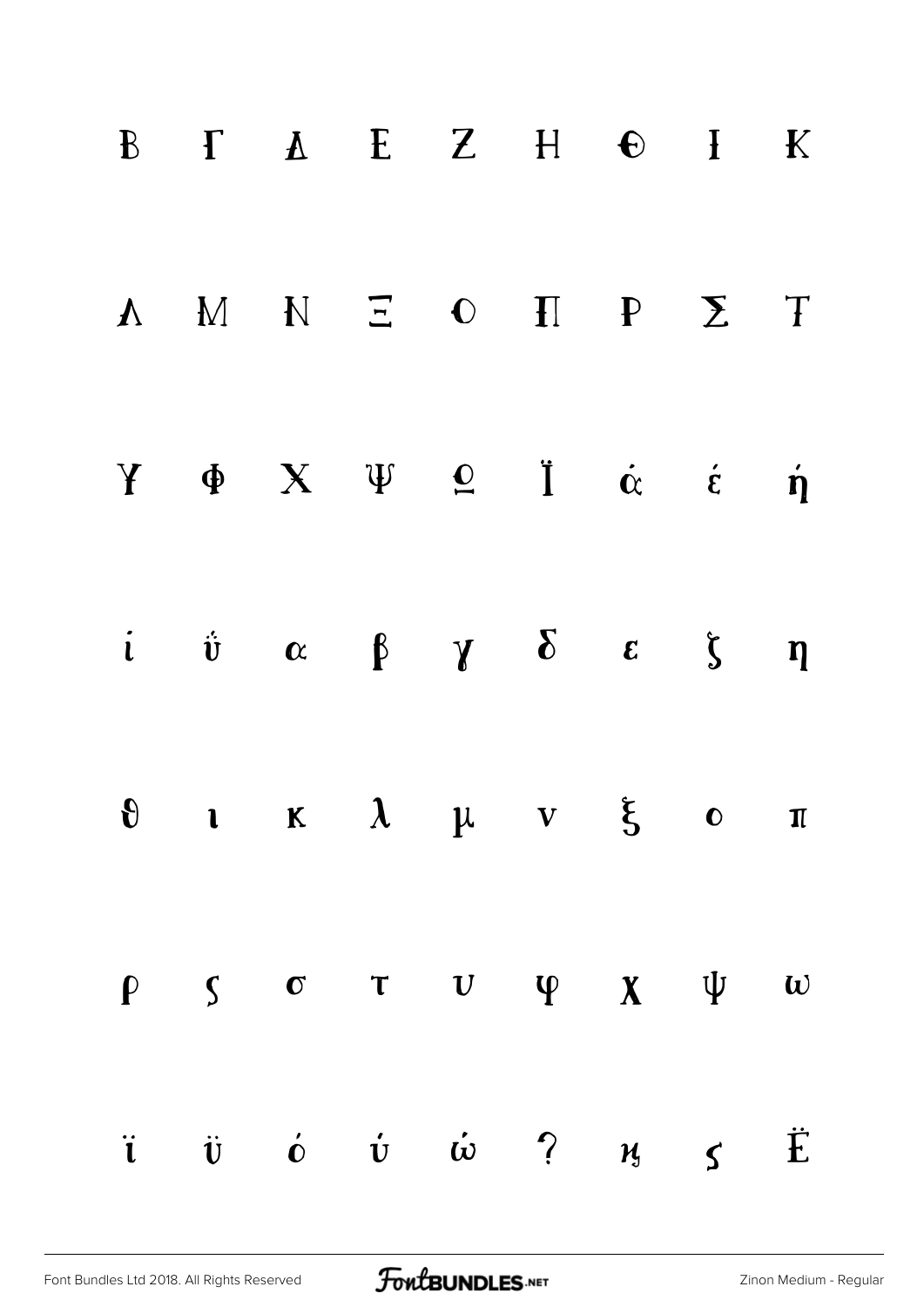|               |  | $\begin{array}{cccccccccccccc} \mathbf{F} & \mathbf{C} & \mathbf{F} & \mathbf{F} & \mathbf{F} & \mathbf{F} & \mathbf{F} & \mathbf{F} & \mathbf{F} & \mathbf{F} & \mathbf{F} & \mathbf{F} & \mathbf{F} & \mathbf{F} & \mathbf{F} & \mathbf{F} & \mathbf{F} & \mathbf{F} & \mathbf{F} & \mathbf{F} & \mathbf{F} & \mathbf{F} & \mathbf{F} & \mathbf{F} & \mathbf{F} & \mathbf{F} & \mathbf{F} & \mathbf{F} & \mathbf{F} & \mathbf{F} &$ |  |                        |
|---------------|--|---------------------------------------------------------------------------------------------------------------------------------------------------------------------------------------------------------------------------------------------------------------------------------------------------------------------------------------------------------------------------------------------------------------------------------------|--|------------------------|
|               |  | $U \quad A \quad E \quad B \quad T \quad I \quad E \quad X \quad 3$                                                                                                                                                                                                                                                                                                                                                                   |  |                        |
|               |  | $M \times M \times M \times H \times O \times H$                                                                                                                                                                                                                                                                                                                                                                                      |  |                        |
| $\mathcal{C}$ |  | T Y & X H Y H H                                                                                                                                                                                                                                                                                                                                                                                                                       |  |                        |
|               |  | $\mathbf{B}$ b $\mathbf{C}$ b $\mathbf{D}$ b $\mathbf{C}$ b $\mathbf{A}$ b $\mathbf{C}$                                                                                                                                                                                                                                                                                                                                               |  |                        |
| $\mathbf{r}$  |  | Д $e$ ж з и й к                                                                                                                                                                                                                                                                                                                                                                                                                       |  | $\mathbf{\mathcal{J}}$ |
|               |  | $M$ H O $\Pi$ $P$ C T $Y$                                                                                                                                                                                                                                                                                                                                                                                                             |  | $\Phi$                 |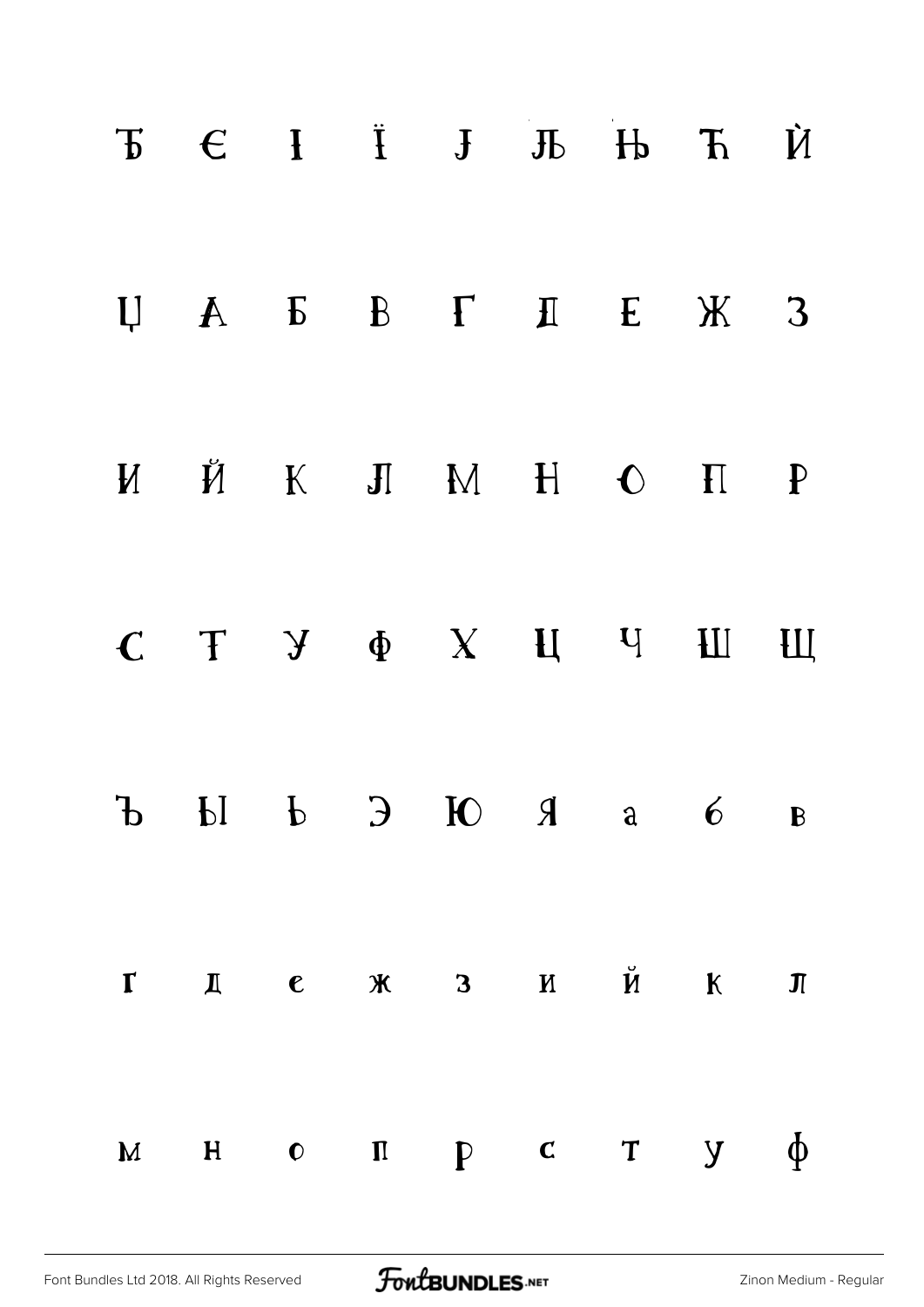|  |  | $X$ $U$ $V$ $U$ $U$ , $V$ $V$ $I$                                                                                                                                                                                                                                                                                                  |  | $\mathbf{E}$ |
|--|--|------------------------------------------------------------------------------------------------------------------------------------------------------------------------------------------------------------------------------------------------------------------------------------------------------------------------------------|--|--------------|
|  |  | $\mathbf{F}$ $\mathbf{F}$ $\mathbf{F}$ $\mathbf{F}$ $\mathbf{F}$ $\mathbf{F}$ $\mathbf{F}$ $\mathbf{F}$ $\mathbf{F}$ $\mathbf{F}$ $\mathbf{F}$ $\mathbf{F}$ $\mathbf{F}$ $\mathbf{F}$ $\mathbf{F}$ $\mathbf{F}$ $\mathbf{F}$ $\mathbf{F}$ $\mathbf{F}$ $\mathbf{F}$ $\mathbf{F}$ $\mathbf{F}$ $\mathbf{F}$ $\mathbf{F}$ $\mathbf{$ |  |              |
|  |  | $H_0$ $\hbar$ $\hbar$ $\hbar$ $\hbar$ $\hbar$ $\hbar$ $\hbar$ $\hbar$ $\hbar$ $\hbar$ $\hbar$ $\hbar$ $\hbar$ $\hbar$ $\hbar$ $\hbar$ $\hbar$ $\hbar$ $\hbar$ $\hbar$ $\hbar$ $\hbar$ $\hbar$ $\hbar$ $\hbar$ $\hbar$ $\hbar$ $\hbar$ $\hbar$ $\hbar$ $\hbar$ $\hbar$ $\hbar$ $\hbar$ $\hbar$ $\hbar$                              |  |              |
|  |  | $\kappa$ $K$ $\kappa$ $K$ $\kappa$ $K$ $\kappa$ $H$ $\kappa$                                                                                                                                                                                                                                                                       |  |              |
|  |  | $H$ $H$ $C$ $C$ $Y$ $Y$ $X$ $X$ $Y$                                                                                                                                                                                                                                                                                                |  |              |
|  |  | $\ddot{\mathbf{A}} = \ddot{\mathbf{A}} - \dot{\mathbf{A}} - \mathbf{P} - \mathbf{P} - \mathbf{P} - \mathbf{P} - \mathbf{P}$                                                                                                                                                                                                        |  |              |
|  |  | $\check{E}$ $\check{e}$ $\theta$ $\eta$ $\check{H}$ $\check{R}$ $\check{C}$ $\check{G}$                                                                                                                                                                                                                                            |  | $\Theta$     |